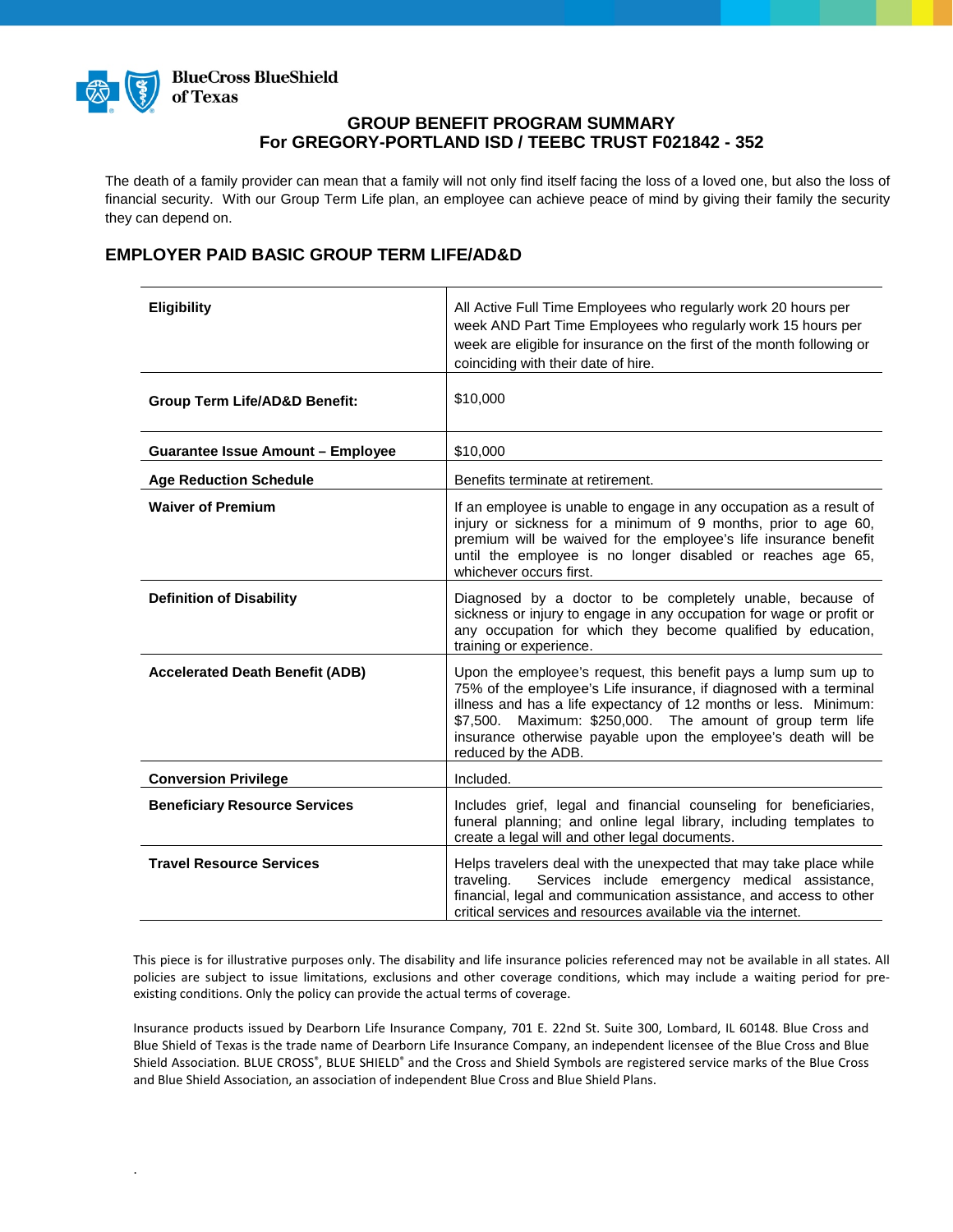

### **GROUP ACCIDENTAL DEATH & DISMEMBERMENT (AD&D) PROGRAM SUMMARY**

Group AD&D is an additional death benefit that pays in the event a covered employee dies or is dismembered in a covered accident. AD&D benefit is 24-hour coverage.

| <b>Principal Sum</b> |
|----------------------|
| 100%                 |
| 100%                 |
| 100%                 |
| 100%                 |
| 100%                 |
| 100%                 |
| 100%                 |
| 100%                 |
| 75%                  |
| 50%                  |
| 50%                  |
| 50%                  |
| 50%                  |
| 25%                  |
| 25%                  |
|                      |

**\*** Loss must occur within 365 days of the accident.

#### **AD&D Product Features Included:**

- Seatbelt and Airbag Benefits
- **Repatriation Benefit**
- **Education Benefit**

**Exclusions –** Unless specifically covered in the policy, or required by state law, we will not pay any AD&D benefit for any loss that, directly or indirectly, results in any way from or is contributed to by:

- 1. disease of the mind or body, or any treatment thereof;
- 2. infections, except those from an accidental cut or wound;
- 3. suicide or attempted suicide;
- 4. intentionally self-inflicted injury;
- 5. war or act of war;
- 6. travel or flight in any aircraft while a member of the crew;
- 
- 7. commission of, or participation in a felony;<br>8. under the influence of certain drugs, narco<br>9. intoxication as defined in the jurisdiction w 8. under the influence of certain drugs, narcotics, or hallucinogen unless properly used as prescribed by a physician; or
- intoxication as defined in the jurisdiction where the accident occurred;
- 10. participation in a riot.

This piece is for illustrative purposes only. The disability and life insurance policies referenced may not be available in all states. All policies are subject to issue limitations, exclusions and other coverage conditions, which may include a waiting period for pre-existing conditions. Only the policy can provide the actual terms of coverage.

Insurance products issued by Dearborn Life Insurance Company, 701 E. 22nd St. Suite 300, Lombard, IL 60148. Blue Cross and Blue Shield of Texas is the trade name of Dearborn Life Insurance Company, an independent licensee of the Blue Cross and Blue Shield Association. BLUE CROSS®, BLUE SHIELD® and the Cross and Shield Symbols are registered service marks of the Blue Cross and Blue Shield Association, an association of independent Blue Cross and Blue Shield Plans.